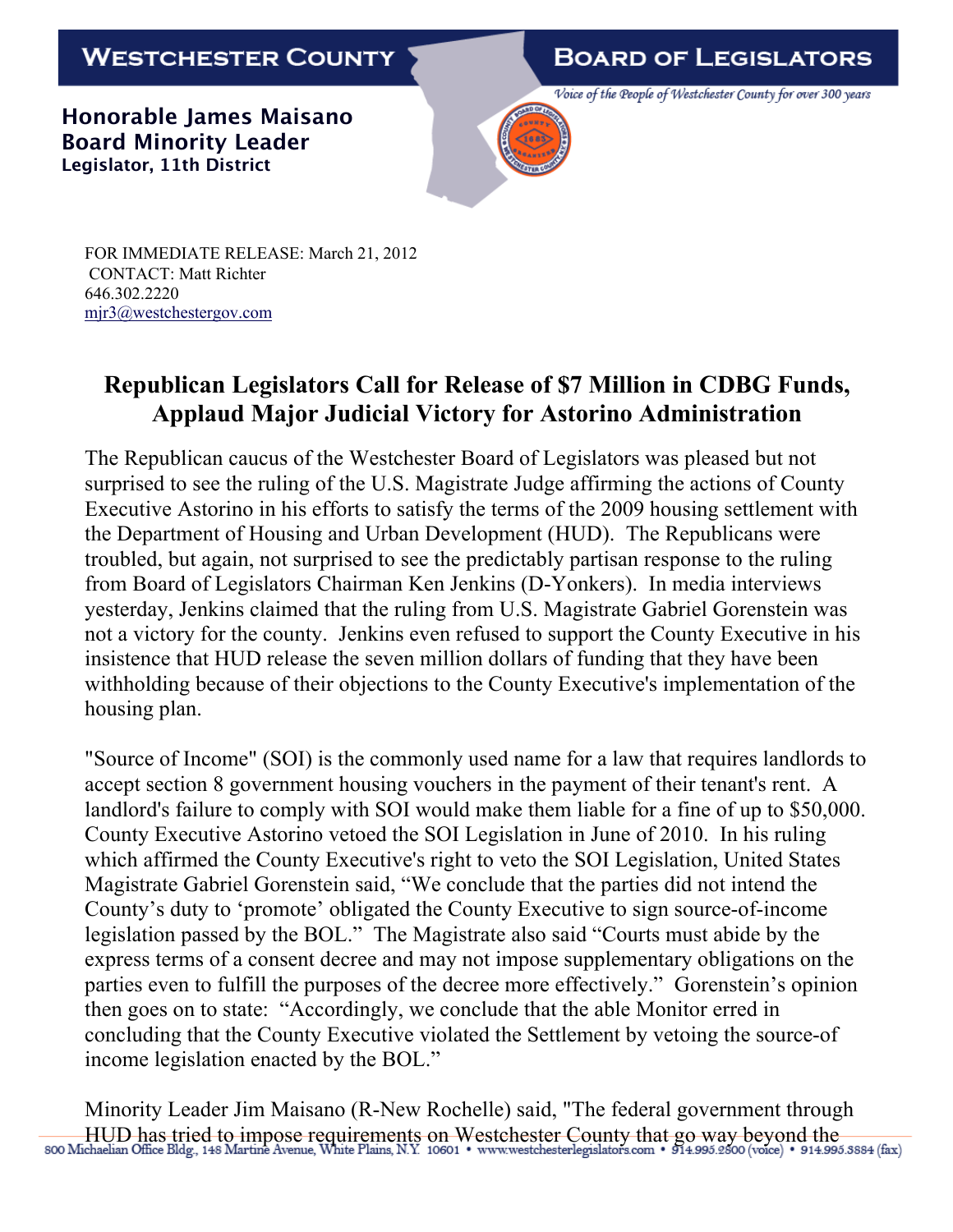scope of the agreement that passed in 2009. It is a great testament to our system of government that the judicial branch has prevented the overreaching and bullying tactics of the federal government in our efforts to fulfill the terms of the housing settlement." Maisano added, "It is unimaginable to me that any county elected official – with a sworn duty to protect the taxpayers - would view this ruling as anything but a vindication of Westchester County's professional approach to completing the terms of the settlement."

Minority Whip Gordon Burrows (R-Yonkers, Bronxville) said, "There have been many dissenting voices heard in this process and all that noise may sound like we are hopelessly at odds with the federal government but the U.S. Magistrate's ruling has cleared up some very important issues that have impeded our progress from the perspective of the federal Monitor in this case." Burrows added, "there remains very few issues for the county to resolve in order to have the Analyses of Impediments document accepted by HUD and I think this ruling clarifies what those issues are. Obviously The County was handed a clear victory regarding source of income legislation. I am fully confident that County Executive Astorino and his staff have provided the necessary data to the federal government to bring us into compliance on the remaining issue of exclusionary zoning and how we will address that on a municipal level."

Legislator John Testa who represents District 1 and was Mayor of Peekskill before being elected to the County Board of Legislators said, "The city of Peekskill has been struggling in this difficult economic climate and quite frankly, we need those CDBG monies to be unfrozen. Peekskill has been a leader in providing affordable housing and for the federal government to continue to withhold this funding is unconscionable."

Legislator Sheila Marcotte who is Vice Chair of the Budget and Appropriations Committee said, "Westchester County has complied with the terms of the agreement that was signed in 2009 and this ruling confirms that. In fact with the number of units that have been built and a much greater number in the approval process, I believe that we will complete the objectives of the agreement ahead of the required timetable."

Freshman Legislator Michael Smith (R-Mount Pleasant) said, "The U.S. Magistrate delivered a victory to the Westchester taxpayers with this ruling. County Executive Astorino and his team are to be commended for shepherding this problematic agreement towards completion. The majority of taxpayers in Westchester do not want their personal and property rights usurped by government. Very simply, there can be no dispute about that. For the Democratic Board of Legislators majority to state that this is not a victory is disgraceful. If the county was found to be wrong on this issue, they could eventually be subject to millions of dollars of fines and penalties. The continuance of the partisan rhetoric of the Board of Legislators Democratic majority will only serve to cloud the issue at hand, which is to develop 750 affordable housing units within the stated agreement. We need to work together to complete our obligations to this settlement and